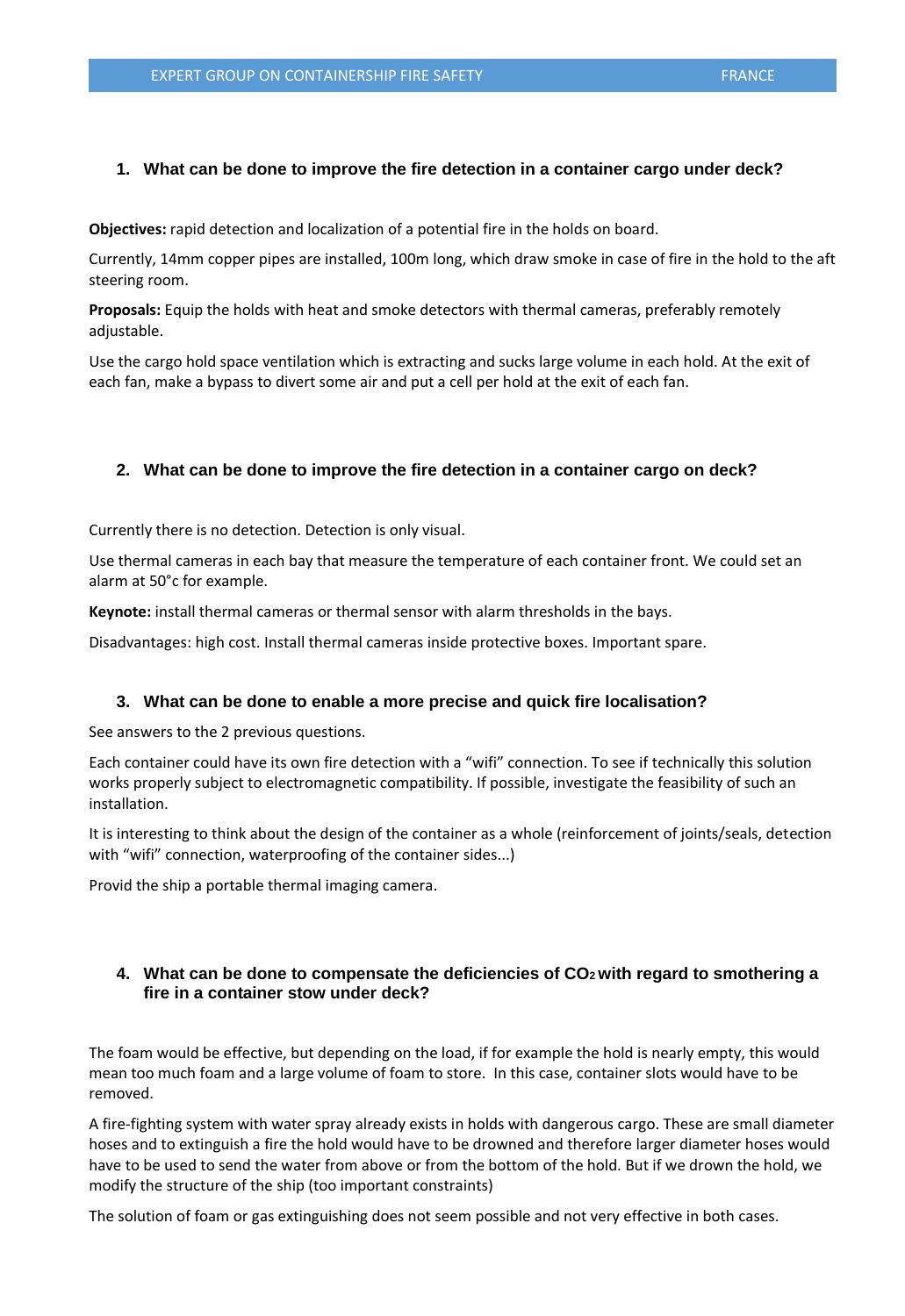Actions to remember are: Cooling, isolating the problematic container, containing the fire and smothering the fire if possible.

Therefore, the basic requirement is to equip the holds with a **powerful hi-fog water system** with a cooling agent and the water cannon deck with a cooling agent. This system must be vertical (fixed to the ceiling) and horizontal (fixed to the walls of each hold).

*It should be noted that a comparison is interesting between a container ship that has containers in the hold and on deck and a ropax ship that has cargo in its garages and on deck.*

# **5. What can be done to improve the confinement of a fire in containers under deck to the particular cargo hold?**

See question 4.

There are too many variable parameters that come into play (limited access, containers close to each other). No means to my knowledge.

# **6. What can be done to improve the confinement of a fire in containers on deck to the particular bay or section thereof?**

See question n°4.

Install fixed guns directed between each crossway located on the port, starboard and center (if possible) to make a water curtain. See the "FiFi" guns installed on AHTS and PSV vessels in the Oil&Gas field. The tests are done with fresh water and in case of fire, switch to the seawater circuit.

**Keynote:** Install fixed guns at the lashing bridges, which can be started simply from the bridge like a fire pump.

# 7. **What can be done to improve active firefighting on deck bearing in mind reduced crew and local conditions?**

See previous answers.

We can also imagine a gantry / overhead crane equipped with guns that would have its station at sea at the level of the bridge/castle and that could move on rails along the length of the ship but that would require losing a row of containers in width.

Another solution is to post fixed but steerable guns at different strategic locations (such as the bridge) with enough power to be within reach of all the container bays.

**Keynote:** Install steerable guns at the monkey bridge and the front mast, which can be started simply from the bridge like a fire pump.

# **8. What can be done to protect vital ship structures under deck and on deck from excessive heat?**

See question n°4**.**